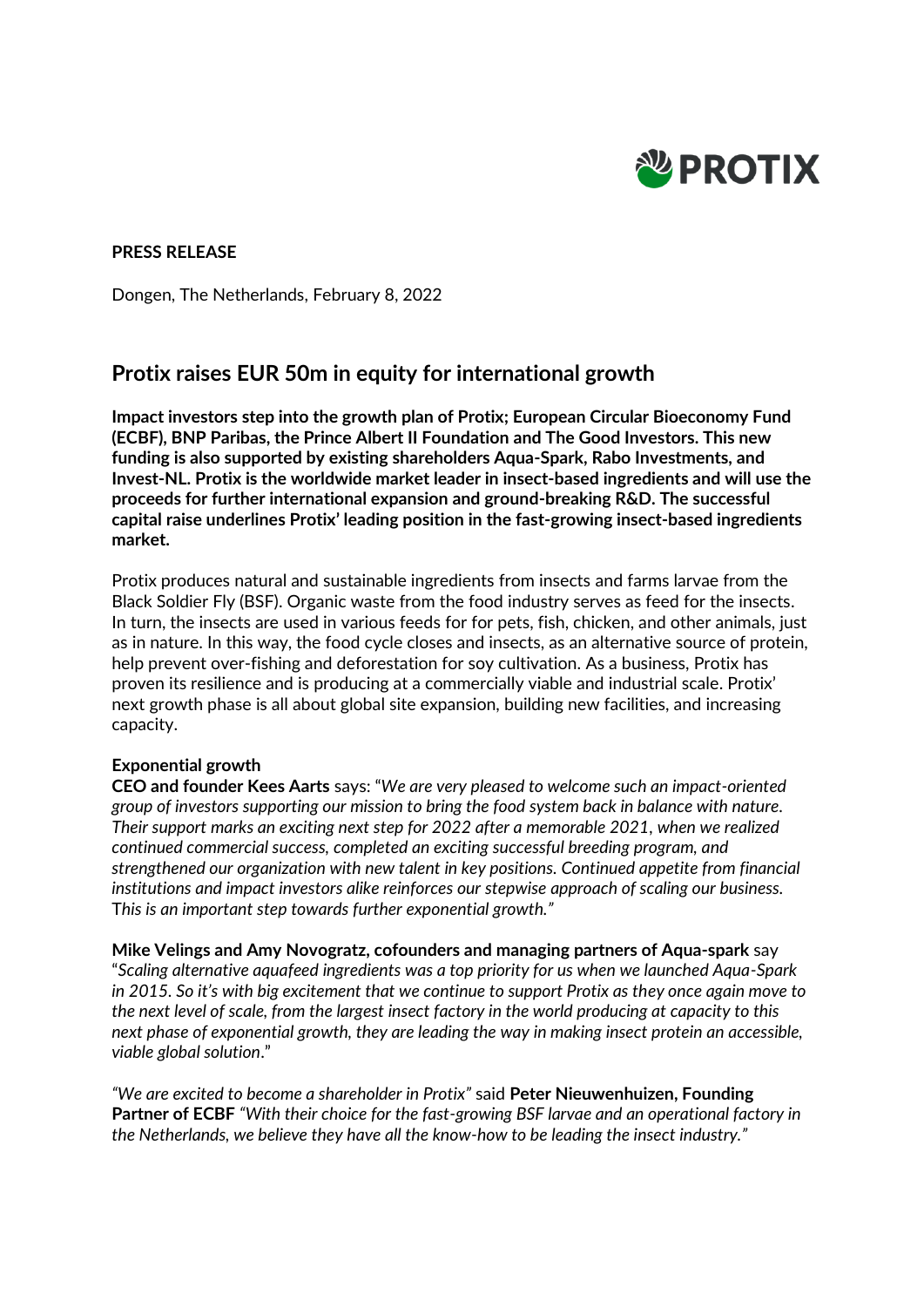**Sebastien Renaud, Investment Director, Ecological Transition Capital within BNP Paribas Principal Investments** says; "*Created in 2009, Protix has been instrumental in proving that insects are an untapped and sustainable source of natural protein to address food challenges. The investment by our Principal Investments department in this pioneer company is a great illustration of our long-term commitment to support young and innovative companies with one clear ambition for BNP Paribas: accelerating the emergence of new industries to address major sustainability issues*."

*"Our philosophy is to invest in good ideas and good people. Protix is at the epicentre of this investment philosophy*." Says **Jérémy Genin, CIO at Monaco Asset Management** *"The impact Protix can have on the planet is significant. More importantly, it is managed by a group of passionate and hard-working individuals led by a visionary CEO".* 

## END

#### **-----------------------------------------------------------------------------------------------------**

# **about Protix**

Protix is the market share leader in circular, natural and sustainable ingredients from insects. We breed larvae from the Black Soldier Fly. Organic waste from the food industry serves as feed for the insects. In turn, the insects are processed into sustainable ingredients like proteins and lipids. Protix has built the first-in-the-world industrial insect facility and has laid the basis for a broad range of certified applications in feed and food.

Protix was founded in 2009 and has been on the forefront of the rapidly developing market for insect-based ingredients. We co-founded the International Platform of Insects for Food and Feed (IPIFF) to enable EU legislation and we are the first [and only] company in the world with industrial-scale production of insect-based ingredients. Protix stands for change in the food system to secure a long-term future for all.

[www.protix.eu](http://www.protix.eu/)

#### **Media contact**

Elselina Battenberg, Communication Manager Protix M: +31 6 52 67 92 23 E: [Elselina.battenberg@protix.eu](mailto:Elselina.battenberg@protix.eu)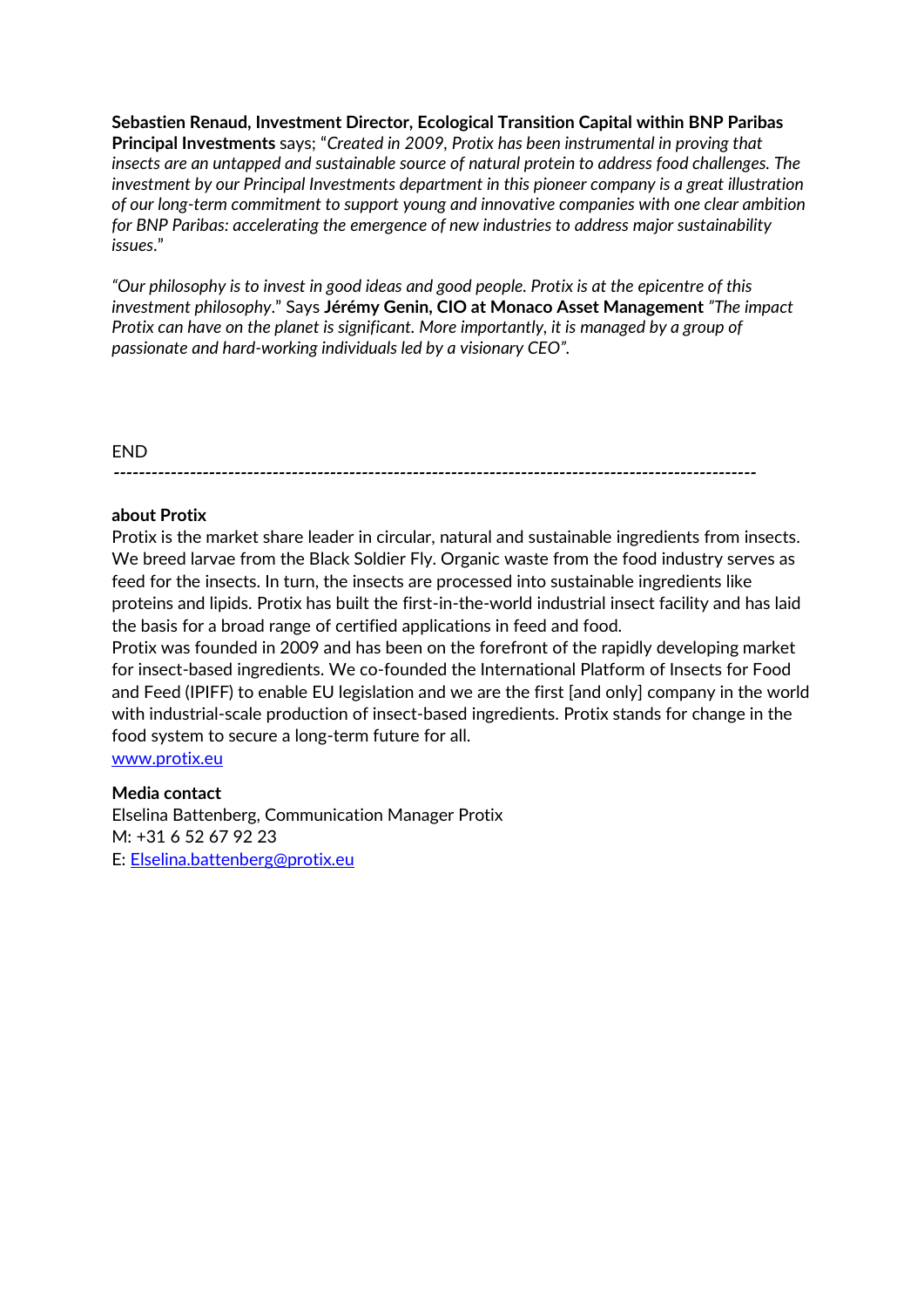#### **about Aqua Spark**

Aqua-Spark is an investment fund launched in 2014 with a mission to transform the global aquaculture industry into one that is healthier, more sustainable, and more accessible. They invest in aquaculture companies across the value chain—spanning farming operations, alternative feed ingredients, disease-battling technology, and consumer-facing aquaculture products. These companies are solving some of the industry's big challenges while bringing returns that are comparable to today's traditional industry. Since 2015, the fund has invested in 25 complementary SMEs. Thus far, Aqua-Spark has EUR 279 million in assets under management. The goal of the fund is to ultimately make sustainability widespread and profitable enough that it becomes the only way to farm fish. [www.aqua-spark.nl](http://www.aqua-spark.nl/)

## **about the European Circular Bioeconomy Fund**

The European Circular Bioeconomy Fund (ECBF) invests growth capital in ambitious and visionary entrepreneurs and encourages private and public investors to assist in the development of late-stage bioeconomy companies. The fund aims to make sustainable investments in our future and speed up the shift from a fossil-based to a bio-based economy. By identifying the most promising investment targets and syndicating with private and public investors, ECBF brings Europe's circular technologies and bio-products to market. The ECBF is based in Luxembourg, is managed by Hauck & Aufhäuser Funds Services S.A. as Alternative Investment Fund Manager (AIFM) and is advised by an experienced investment team at ECBF Management GmbH. As a growth-stage venture capital fund, ECBF is able to offer both project financing and typical venture capital investments.

#### **about Monaco Asset Management (Prince Albert II Foundation and The Good Investors)**

Founded in 1999, Monaco Asset Management is the benchmark in the Monegasque asset management industry. Monaco Asset Management specializes in discretionary and advisory asset management for private and institutional clients. The company takes very seriously its role in helping close the funding gap to achieve global climate ambitions. As part of its innovative offering, Monaco Asset Management has made impact investing a core area of focus.

[www.monacoasset.com](http://www.monacoasset.com/)

#### **about BNP Paribas**

BNP Paribas is the European Union's leading bank and key player in international banking. It operates in 68 countries and has more than 193,000 employees, including nearly 148,000 in Europe. The Group has key positions in its three main fields of activity: Retail Banking for the Group's retail-banking networks and several specialised businesses ; Investment & Protection Services for savings, investment, and protection solutions ; and Corporate & Institutional Banking, focused on corporate and institutional clients. The Group helps all its clients (individuals, community associations, entrepreneurs, SMEs, corporates, and institutional clients) to realise their projects through solutions spanning financing, investment, savings and protection insurance. In Europe, BNP Paribas has four domestic markets: Belgium, France, Italy and Luxembourg. The Group is rolling out its integrated retail-banking model across several Mediterranean countries, Turkey, Eastern Europe as well as via a large network in the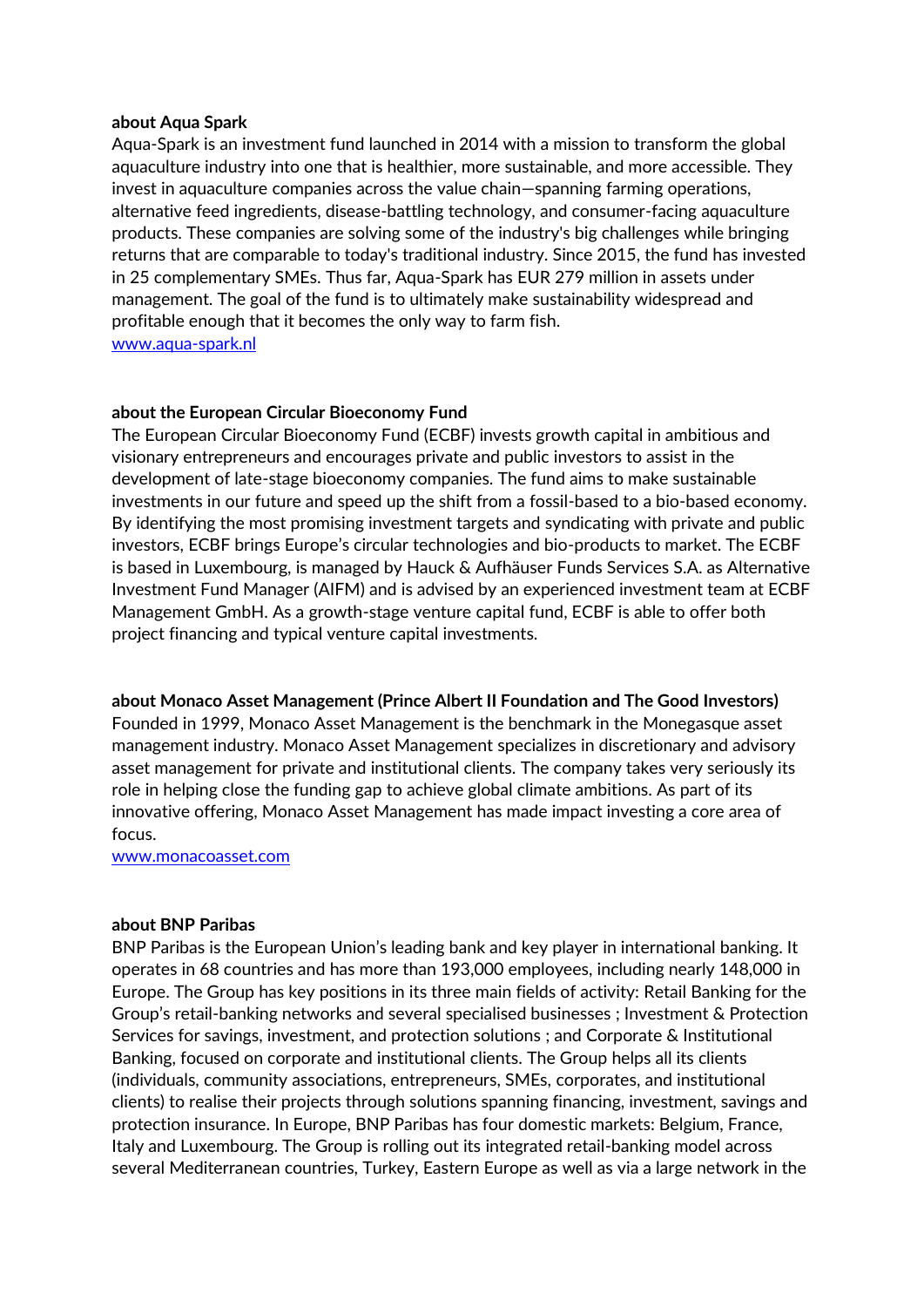western part of the United States. As a key player in international banking, the Group has leading platforms and business lines in Europe, a strong presence in the Americas as well as a solid and fast-growing business in Asia-Pacific. BNP Paribas has implemented a Corporate Social Responsibility (CSR) approach in all its activities, enabling it to contribute to the construction of a sustainable future, while ensuring the Group's performance and stability.

### **about Rabo Investments**

Rabo Investments is the investment department of Rabobank Group and has invested more than EUR 1.5 billion worldwide in Food & Agri, Healthcare, and Sustainability. These investments have a long-term focus and range from growth capital for start-ups and scaleups to (co-)investments in mature companies and funds. [www.raboinvestments.com](http://www.raboinvestments.com/)

## **about Invest-NL**

Invest-NL is an impact investor committed to businesses and projects that will make the Netherlands more sustainable and innovative. Its focus lies on carbon-neutral and circular economy and on innovative, fast-growing companies, or scale-ups. Invest-NL supports innovative entrepreneurs through financing and advice according to one simple principle: impact is our goal; return is our means. As the Dutch partner for European investment institutions, Invest-NL is dedicated to cooperation and always works together with other investors.

[www.invest-nl.nl](http://www.invest-nl.nl/)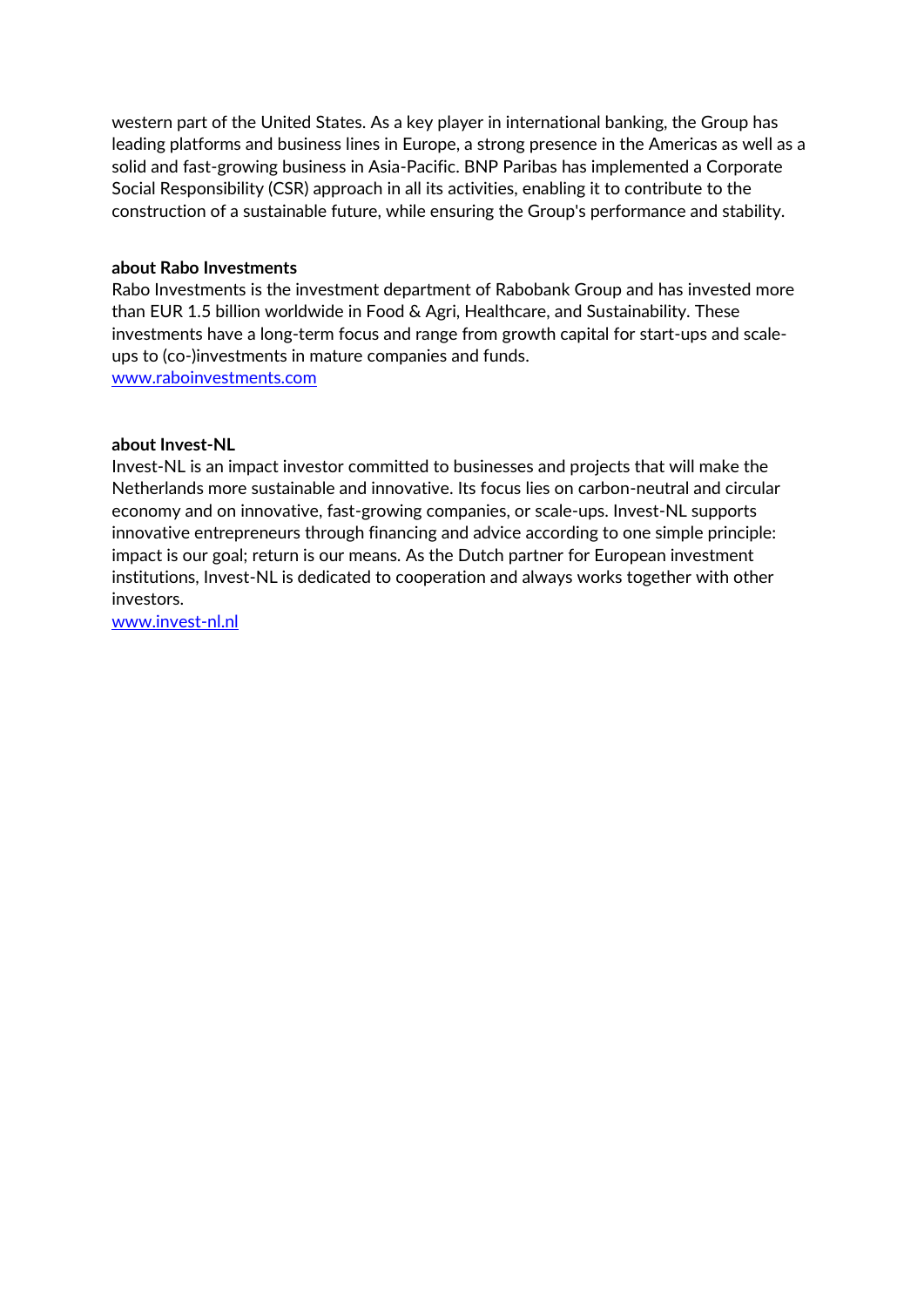Images to share, available via <https://we.tl/t-TMTqujcSfH>



*Protix's production facility in The Netherlands*



*Black Soldier Fly*